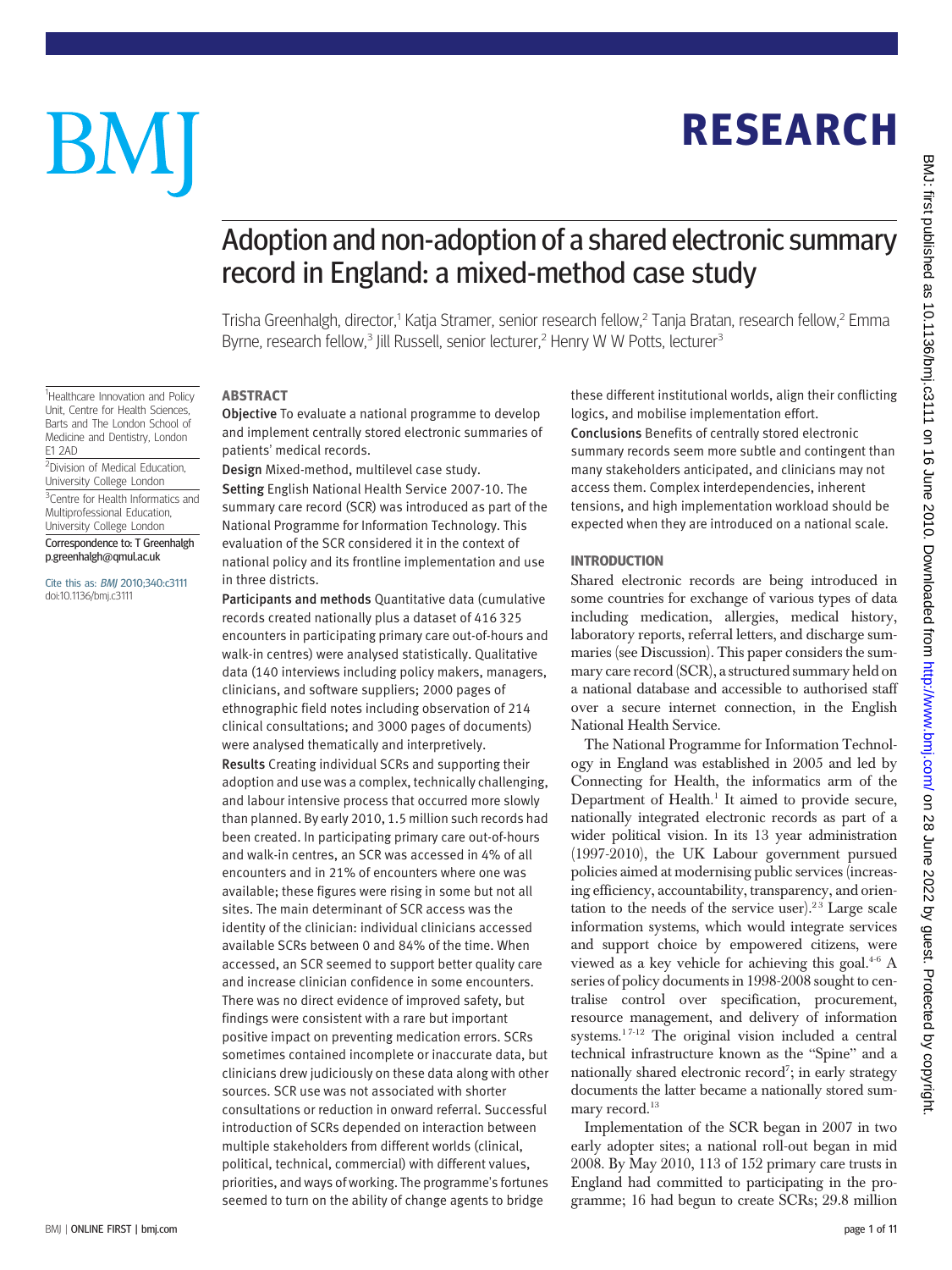people (73% of the population aged >16 ) had been sent a letter informing them that an SCR would be created for them if they did not opt out; and 1.5 million such records had been created.

An SCR is currently drawn from the electronic record held by a person's general practitioner; it contains three data fields—medication, allergies, and adverse reactions.14 It is intended for use in emergency and unscheduled care.<sup>15</sup> Individuals may register to view their record via an internet-accessible personal health organiser (HealthSpace). Some general practices have begun to "enrich" their patients' records with additional data fields such as important diagnoses and end-of-life care preferences. A forthcoming upgrade will allow secondary and community care staff to add data.

We reported previously on initial efforts to introduce SCRs in early adopter sites<sup>16</sup> and on patients' attitudes to  $SCRs.$ <sup>17</sup> This paper, based on a longer report,  $14$ addresses efforts to extend the programme nationally from 2008 to 2010. Research questions were

What is the usability, use, functionality, and impact of the SCR, and what explains variation in its adoption and use?

How have the fortunes of the SCR programme been shaped and constrained by influences at the macro, meso, and micro level?

What are the transferable lessons for practice and policy?

#### **METHODS**

## Management and governance

The evaluation was commissioned by the Department of Health through a competitive tendering process run by the Connecting for Health Evaluation Programme at the University of Birmingham. It was overseen by an external advisory group chaired by a layperson with



Fig 1 | Diagrammatic representation of the socio-technical network in the summary care record programme, showing multiple levels of influence and analysis

representation from key stakeholders including patients, professional bodies, academic institutions, and Connecting for Health. Ethical approval was obtained from two multicentre research ethics committees—Thames Valley in January 2007 (06/MRE12/81 and subsequent amendments) and North West 8 in September 2009 (09/H1013/36 and subsequent amendments)—although these bodies classified some aspects of the study as "audit" and hence outside their remit.

#### Theoretical approach

We drew on Patton's "utilisation-focused evaluation," which views complex programmes as having multiple stakeholders, each with different expectations of the programme and the evaluation.<sup>18</sup> We followed Klein and Myers' method for interpretive field studies in large scale information systems, which emphasises continuous, iterative comparison of findings in one part of the project with an emerging overarching story of the whole.<sup>19</sup> We refined these generic approaches into a specific method described in detail elsewhere.20 In short, we made four key assumptions:

Electronic records are not passive containers for information but actively shape and constrain care People and technologies are linked in complex, dynamic socio-technical networks which offer possibilities and limit what is possible (materially and socially) in particular situations and contexts. Hence it is more useful to study "the process of socio-technical change" than "deployment of technology X"

People and technologies in a network both "act" but not in the same way (for example, people have values and feelings whereas technologies do not) A technology programme should be studied at macro level (such as national policy, wider social norms and expectations), meso level (such as organisational processes and routines), and micro level (such as particular experiences of patients and professionals) and both qualitatively and quantitatively to build a rich, contextualised picture of complex change (fig 1).

#### Qualitative data

Qualitative data were collected with a view to answering the following questions:

How was the SCR framed (that is, what did its development and introduction seem to mean) in policies, strategies, and business plans; by service users and health professionals; and by critical voices such as the press and civil liberties activists? What hopes and concerns did different stakeholders have about it?

What were the social and technical challenges associated with efforts to create SCRs? How and to what extent were these overcome?

Once SCRs had been created, how were they accessed and used at the clinical front line? If they were not accessed and used, why not?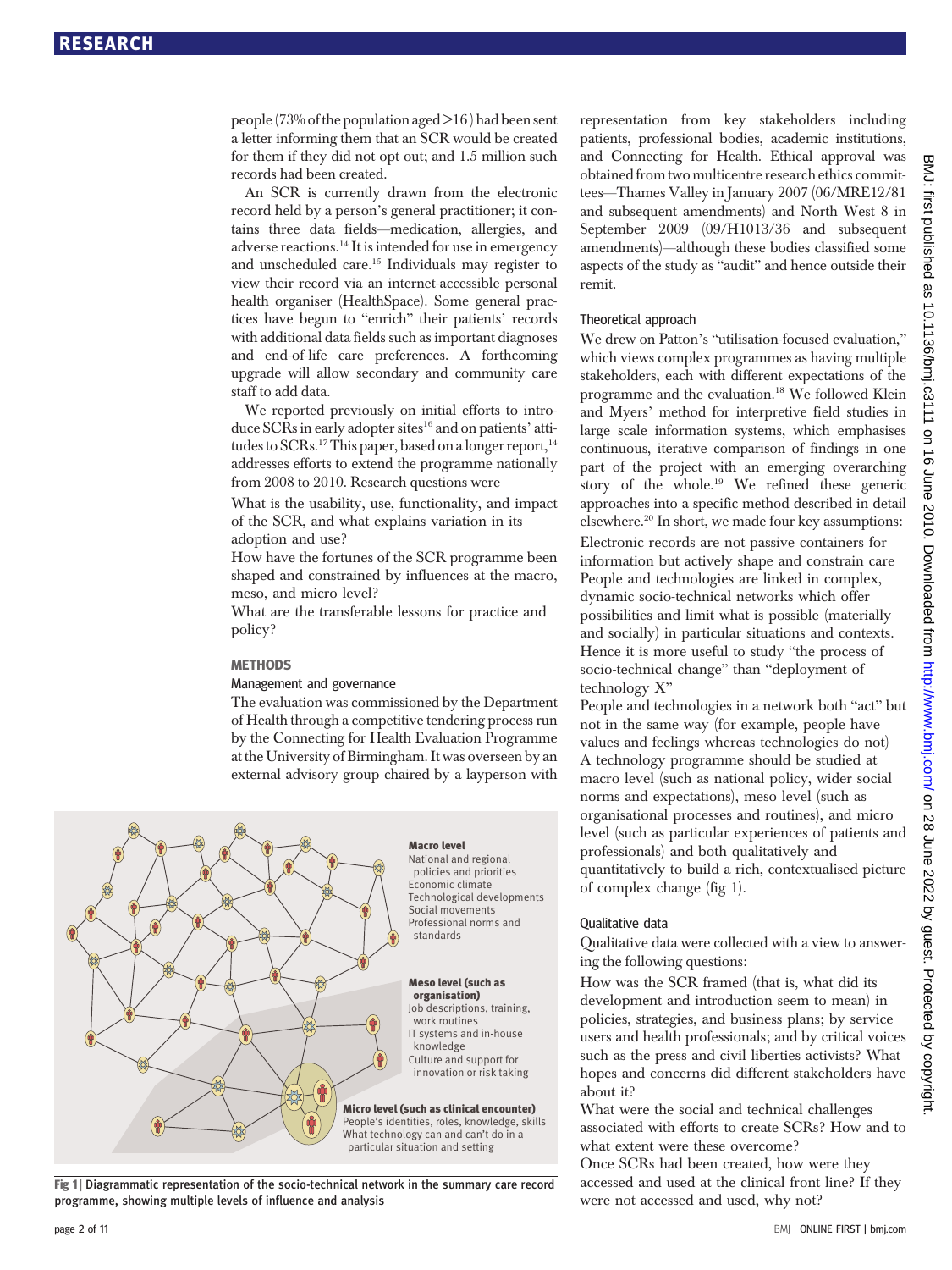Qualitative data sources and their contribution to different components of the case study are shown in web extra table A. As is recommended practice in large scale organisational case studies, $2122$  we drew on multiple data sources of different types, including over 140 interviews; 2000 pages of field notes reflecting approximately 1500 hours of ethnographic observation (incorporating detailed field notes on 214 clinical encounters); 3000 pages of documents such as policies, business plans, minutes, internal reports, communications, and media coverage; and feedback from stakeholders to drafts of our findings. Details of how this large and complex dataset was analysed are given in our full report.14 In sum, to analyse interviews and field notes, we read and annotated texts, discussed among team members, developed provisional explanations, and iteratively refined these using the constant comparative method.23 Rigour was defined in terms of authenticity (immersion in the case through extended fieldwork), plausibility (developing explanations of local phenomena which made sense to participants and drawing these together into a coherent overall narrative), and criticality (systematically questioning assumptions that are taken for granted).<sup>2425</sup> To analyse documents, we drew on the principles of critical discourse analysis.26

#### Quantitative data

Quantitative data were collected with a view to answering the following questions:

What proportion of patients seen in emergency and unscheduled care had an SCR; in what proportion of these was it accessed; and what was the trend over time?

How did SCR availability and access vary in different sites and settings?

How did SCR access vary with patient characteristics (such as age, sex, nature of complaint) and clinician characteristics (such as doctor or nurse, level of experience)? Was the SCR associated with a change in consultation length (for example, was there any evidence that its use made the consultation shorter)?

Quantitative data were collected by stakeholders in the programme and passed to us in either summary or raw form. Connecting for Health gave us cumulative summary statistics, updated weekly, on numbers of SCRs created, which were collated from weekly reports sent to them by participating regional centres. These indicated the national rate of record creation but were not amenable to further analysis. Adastra (a software company which supplies medical record software to unscheduled care organisations) passed us Excel files containing raw data on 416 325 consultations (on 325 321 episodes) in primary care out-of-hours and walk-in centres in the three sites in our sample between August 2008 and January 2010. Patient identifiers had been removed and clinician identifiers pseudonymised. Sites A and B were early adopters and had begun to create SCRs in late 2007. Site C joined the programme as part of the national roll-out and began to create SCRs in August 2009. Each entry gave a clinician identifier, diagnostic code(s) entered by the clinician, length of consultation to the nearest minute, whether an SCR was available, and whether it was accessed. Around a quarter of patients had had consultations with more than one clinician for the same episode (such as telephone consultation with a nurse followed by on site consultation with a doctor).

Analysis of this dataset is described in detail in the web extra appendix. Most analyses were done on a subset of 223 029 episodes (120 659 in site A, 102 370 in site B, and 65 588 in site C), representing times when SCRs were available in the three sites. Briefly, we conducted descriptive statistical tests (such as percentages);  $\chi^2$  test for categorical variables; Pearson's correlation coefficients for relationships over time; Mann-Whitney tests for skewed continuous variables; and logistic regression to explore the contribution of different variables to an overall model of factors that influenced SCR access. Analyses were undertaken for each site separately and all sites combined, and also for doctors and nurses separately and all clinicians combined. We used narrative synthesis to integrate qualitative and quantitative data.

what stakeholders expected of the summary care record

The SCR programme had multiple stakeholders (government and civil service, healthcare organisations, information technology (IT) suppliers, professional bodies, frontline clinicians and managers, service users, civil liberties groups). Policy makers anticipated six main benefits—better quality (such as more informed) care, safer care (such as reduction in medication errors), more efficient care (such as shorter consultations), more equitable care (such as in low-literacy patients or limited English speakers), reduction in onward referral (such as fewer hospital admissions), and improved patient satisfaction (because more needs would be met).27-30 In contrast, some critics framed the programme as a monolithic, inefficient, and delayed government IT project, and civil liberties campaigners saw it as a manifestation of the "Database State."<sup>31</sup> Patient organisations generally viewed the SCR positively as offering better and safer care, though they recognised a trade-off against the risk to privacy.

#### Implementing the programme

Creating SCRs and supporting clinicians to access them in unscheduled care involved numerous interdependent tasks (box 1) and occurred more slowly than originally planned. Local healthcare organisations were encouraged to maximise creation of SCRs, promote their use in a range of settings, document locally relevant benefits, and report back regularly to Connecting for Health on structured templates. National implementation managers and clinical leads were appointed to support this process. But in the face of finite budgets, competing policy priorities, and ethical concerns being voiced by local and national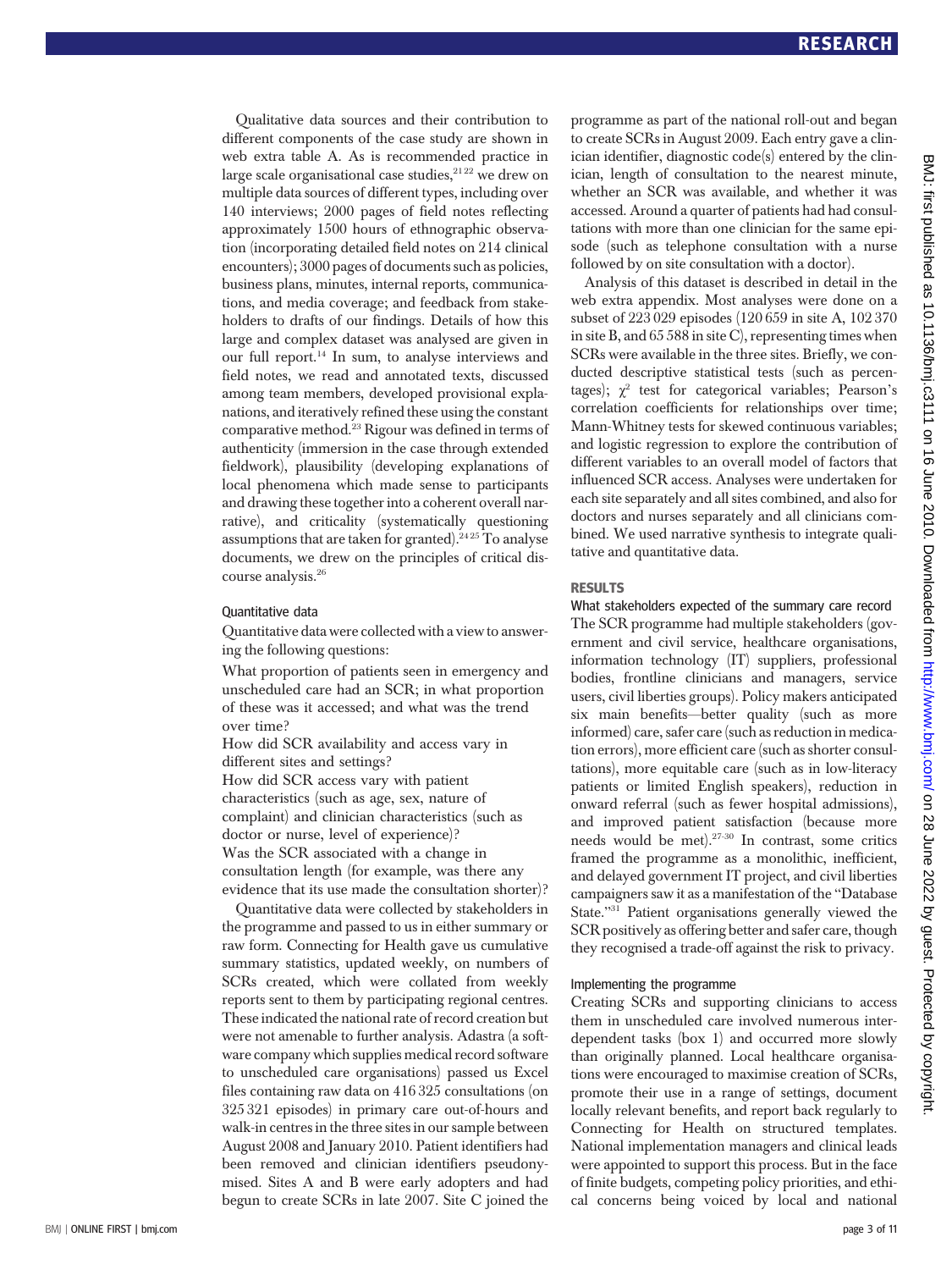professional bodies, one NHS organisation (such as a primary care trust) had limited power to control and monitor the performance of another (such as a general practice) in "deploying" the SCR.

The date on which a general practice first uploaded patient data to create SCRs was known as the "go-live." The challenges of engaging clinicians, finding resources, aligning business processes, training staff, and informing patients, along with delays in provision of technical solutions, combined to produce slippage in go-live dates and a concomitant loss of local morale and motivation. "Bugs" sometimes emerged when go-lives were attempted, necessitating manual workarounds for what was intended to be an automated upload.

Suppliers of electronic patient record software to general practices worked to develop upgrades that were

|  |  |  | Box 1: Tasks in implementing the summary care record programme |  |  |  |  |  |
|--|--|--|----------------------------------------------------------------|--|--|--|--|--|
|--|--|--|----------------------------------------------------------------|--|--|--|--|--|

Strategy and business planning (needed at national, regional, and local level)

Clarifying vision and setting goals

Estimating costs and timescales

Negotiating and allocating a budget

Aligning with other strategic priorities

Formalising relationships (contracts, service level agreements, memoranda of understanding)

Identifying risks

Project management (needed at national, regional, and local level)

Establishing workstreams with targets and milestones

Developing business processes

Engaging stakeholders

Selecting, coordinating, and supporting participant organisations

Human resource issues (recruiting, training, supervising, performance managing)

Monitoring and reporting (including risk management)

Technology development (IT suppliers plus technical departments in participant organisations)

Understanding use cases and specifying what is needed from the IT

Developing software

Testing (including security)

Release

Post-release support (such as fixing bugs)

#### Rhetorical and communicative tasks

Framing and making sense of the programme

Justifying the programme (ethically, financially, politically) to key interest groups

Informing the public and managing queries and opt outs

#### Dealing with ongoing tensions

Redefining scope and content to reflect ideas for new uses

Operationalising "informed consent" when staff were busy and patients disinterested or confused

Making security and information governance processes workable (technical and human elements)

Balancing the need for high quality data with the goal of maximising number of records available

Balancing children's autonomy and protection with parents' wish to opt out on a child's behalf

compliant with the SCR and fix bugs that emerged during uploads. However, most of their customers were not asking for functionality to create SCRs, so this work was seen by some as diverting resources from the company's core business of improving "in hours" general practice record systems. In contrast, Adastra, the main provider of software to primary care out-of-hours organisations, perceived strong demand from its customers for viewing shared records, so a one-click route to the SCR was a high priority development. Small size, competing business priorities, changes in specification, and the inherently unpredictable nature of software development limited the ability of some suppliers to deliver SCR functionality within the tight timeframes set out in the business plans of Connecting for Health and NHS organisations.

SCRs were hosted on the NHS Spine, provided under contract by a large commercial supplier, British Telecommunications (BT). Some staff employed by BT felt that the original specification had been set in board-level meetings with insufficient attention paid to the detail of frontline clinical work and perceived the contract as inflexible, though this was not the view of top management. Amendments to the contract were needed to incorporate changes to the specification that had not been fully anticipated at the outset of the programme.

Before patients' SCRs were created, they were sent a letter explaining the programme and telling them how to opt out if they wished. Fewer than 1% of people opted out, but for various reasons (alleged lack of balance in information provided, letters discarded unread or not understood, confusing opt-out process) the extent to which "informed consent to upload" had been obtained was contested.<sup>32</sup> In late 2008, the consent model changed to require clinicians to seek consent at the point of care. Support from some professional bodies for the programme increased after this change. However, concerns were by no means fully allayed, and the British Medical Association wrote to the minister of health in March 2010 expressing concern that a mass public mailout before the May 2010 general election was giving patients insufficient time to consider their options.<sup>33</sup>

Accurate and reliable SCRs depended on data quality of the local records from which they were created. In 2007-9, a national incentive scheme funded work in general practices to achieve data quality targets (which were initially a requirement for joining the SCR programme), but funding for this was not renewed in 2009. Some but not all primary care trusts allocated a budget for a local data quality scheme.

Unauthorised access through technical ("hacking") or human (malice or error) breaches is an inherent risk of any nationally accessible record. For the SCR, this risk came with political sensitivities.<sup>31</sup> Connecting for Health required the highest technical security standards and lengthy penetration testing before approving a product. Staff wishing to access a patient's SCR were required to confirm a "legitimate relationship." Detailed information governance procedures were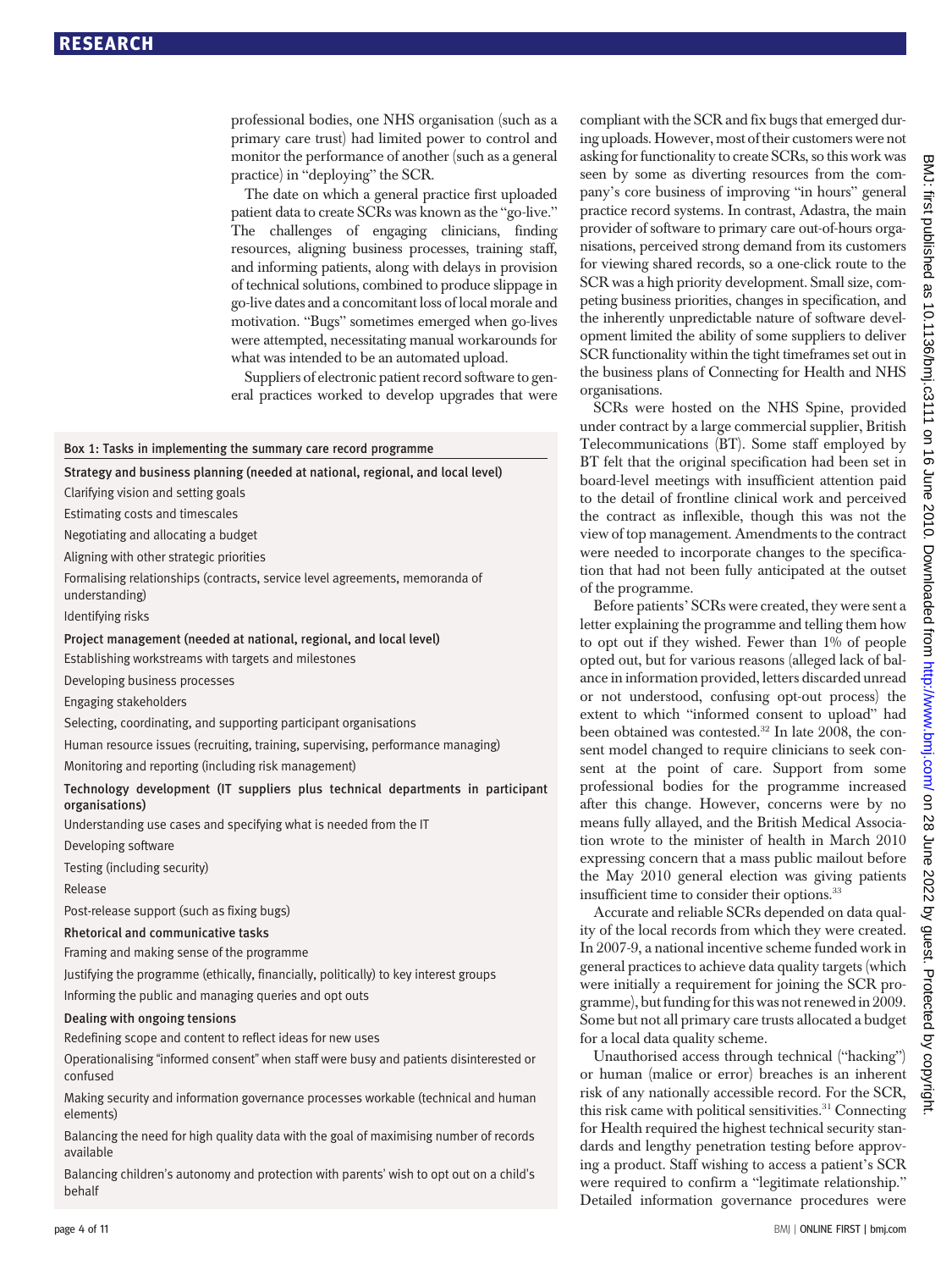

Fig 2 | Proportion of consultations in which patients' summary care records (SCRs) were accessed in the three participating sites for out-of-hours primary care and walk-in centres between December 2008 and January 2010

introduced to monitor performance and generate "alerts" on possible unauthorised accesses. While some staff sympathised with these measures, others found them bureaucratic, intrusive, and unworkable. Fear of surveillance stopped some staff attempting to access SCRs altogether.

#### Use and non-use of summary care records: quantitative findings

Key quantitative findings are listed below; these raise qualitative questions which are addressed in the next section. Unless stated otherwise, the figures given below are derived from the Adastra dataset, detailed statistical analysis of which is presented in the appendix (see bmj.com). Some analyses focused on site B, chosen as showing the longest consistent use of the SCR.

What proportion of patients had a summary care record? The proportion of patients seen in unscheduled primary care settings (out of hours centres and walk-in centres) who had an SCR increased from 19% to 31% in site A, 18% to 35% in site B between August 2008 and January 2010, and from  $0\%$  to  $24\%$  in site C between August 2009 and January 2010. This figure was known as the "hit rate" (that is, the chance of a clinician finding an SCR if he or she chose to look for one). Given that fewer than 1% of people in each site had opted out, the main determinant of the hit rate was whether the patient's general practitioner was participating in the programme. Despite primary care trusts in sites A and B signing up as "early adopters" of the programme in 2007, 56% of general practices in site A and 24% in site B had not gone live with SCRs by early 2010. Hit rate was reduced by patients attending unscheduled care "out of area."

#### In what proportion of patients was the summary care record accessed?

SCR accesses in secondary care settings were very low (fewer than 30 per week across the three sites, Connecting for Health data). Overall, in participating primary care out-of-hours and walk-in centres, an SCR was accessed in 4% of all encounters and in 21% of encounters where one was available. Trends in SCR accesses in primary care settings over time, expressed as a proportion of all patients seen, are shown in fig 2. The three sites show different patterns: early adoption followed by a period of partial abandonment (site A); slow incremental adoption (site B); and more rapid adoption after a late start (site C). Statistical analysis of these trends is presented in the web appendix.

#### How did summary care record access vary with clinician characteristics?

The most significant single factor predicting SCR access was the identity of the clinician seeing the patient, which accounted for approximately 15% of total variance (data from site B, logistic regression,  $\chi^2(103)=3591$ , P<0.0001). Individual clinicians accessed available SCRs between 0 and 84% of the time (fig 3). Clinicians who saw more patients in unscheduled care accessed SCRs significantly more often than average (data from site  $\mathrm{B}, \chi^2(1)=470.9, \mathrm{P}\!\!\leq\!\!0.0001).$  Overall, doctors were no more or less likely than nurses to access SCRs ( $\chi^2(1)=0.2,$ P=0.7;  $\chi^2(1)=2.3$ , P=0.13;  $\chi^2(1)=1.8$ , P=0.19 respectively in sites A, B, and C).

#### How did summary care record access vary with patient characteristics?

We found small absolute differences in access rates by the sex and age of patients, which reached statistical significance because the dataset was large. A multiple regression model incorporating site (A, B, or C), age, sex, date, day of week, and time of day (see web appendix) was statistically highly significant but accounted for only a small fraction of the variance in SCR access (pseudo  $R^2 = 3.6\%$ ).

Analysis by diagnostic code was limited by marked inconsistency in coding practices between sites and between clinicians within sites. With that caveat, we found some evidence that the SCR was more likely to be accessed in conditions such as urinary tract infection for which information on current or recent drugs and allergies was likely to be useful (logistic regression  $\chi^2(1)=45.1,$  P<0.0001) and when the patient had more than one coded diagnosis ( $\chi^2(1)$ =78.7, P<0.0001). However, variation by diagnostic code was much less marked than variation between clinicians. In short, as



Fig 3 | Variation in accessing patients' summary care records (SCRs) by clinician. The dataset is restricted to the 348 clinicians across the three sites who saw at least 10 patients with an available SCR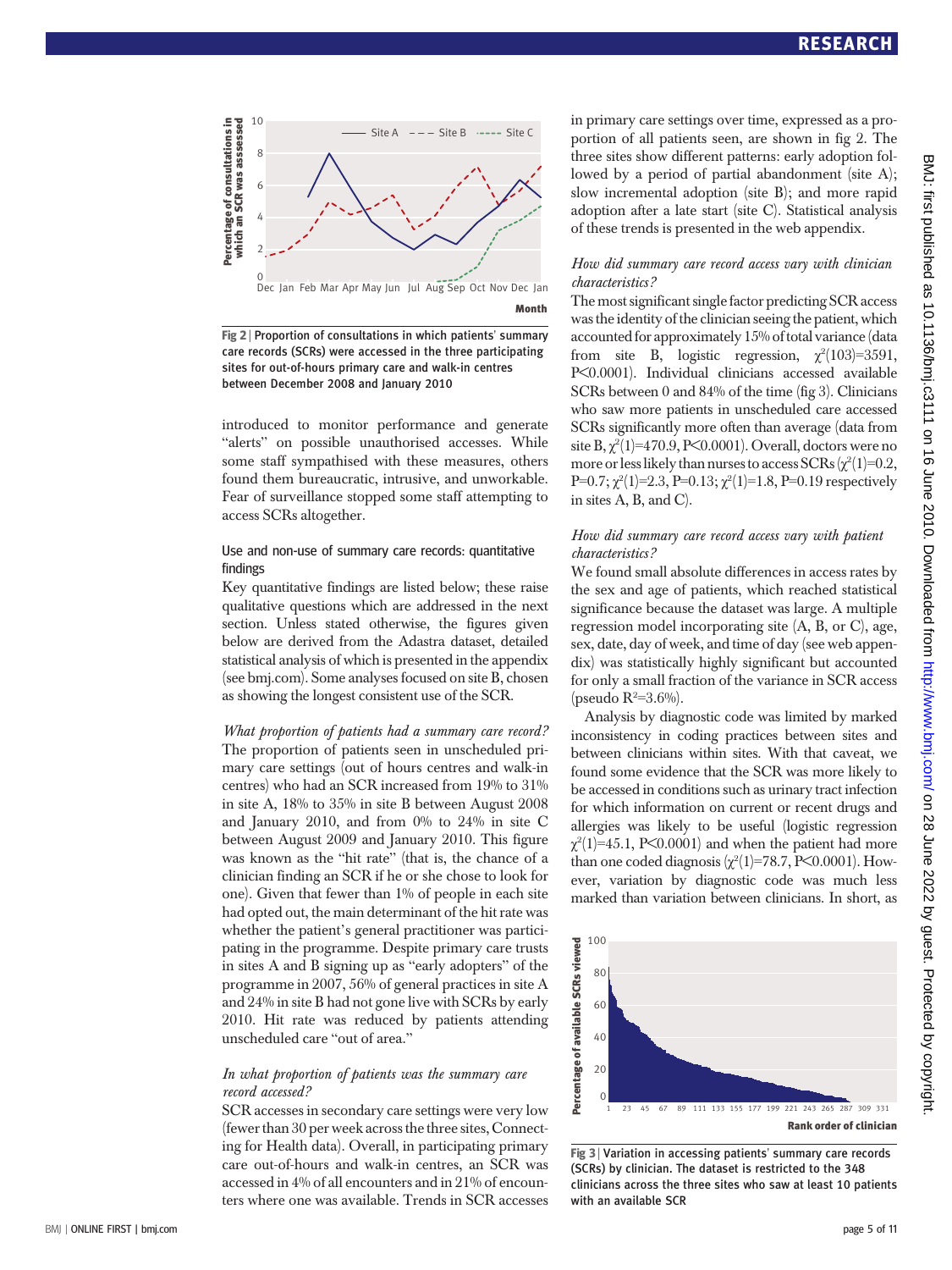## **RESEARCH** <u>researches</u>

| Reason                                                                                                   | Example                                                                                                                                                                                                                                                                                                                                                                                                                                 |  |  |  |  |  |
|----------------------------------------------------------------------------------------------------------|-----------------------------------------------------------------------------------------------------------------------------------------------------------------------------------------------------------------------------------------------------------------------------------------------------------------------------------------------------------------------------------------------------------------------------------------|--|--|--|--|--|
| Data fields offered by SCR were irrelevant to the Patient had a minor illness or no illness<br>encounter | Patient sought something other than a clinical decision (such as certification)                                                                                                                                                                                                                                                                                                                                                         |  |  |  |  |  |
| Data fields offered by SCR were reliably<br>provided by some other source                                | Patient or carer knew full details of medication and allergies<br>Patient or carer brought medication<br>Ambulance staff brought patient's medication<br>GP referral letter included a full medical history                                                                                                                                                                                                                             |  |  |  |  |  |
| Patient did not have SCR                                                                                 | Patient was not registered with a GP<br>Patient was registered with a GP whose practice used non-SCR compliant software<br>Patient was registered with a GP whose practice had not yet gone live with the SCR programme<br>Patient was registered with a GP whose practice was ethically opposed to the SCR programme<br>Patient had opted out of having an SCR<br>A third party (parent) had opted out of SCR on behalf of the patient |  |  |  |  |  |
| Technical connection to Spine was not<br>possible                                                        | Spine connection was temporarily lost in provider organisation<br>Clinician had no access to a computer terminal<br>Computer terminal had no smart card reader hence no Spine access                                                                                                                                                                                                                                                    |  |  |  |  |  |
| Patient's SCR was not found or did not contain<br>any data                                               | Receptionist failed to find patient record on Spine (for example, surname or date of birth incorrect on Spine or entered wrongly into search field)<br>SCR showed message "This record is blank"                                                                                                                                                                                                                                        |  |  |  |  |  |
| SCR use was incompatible with organisational<br>routines and practices                                   | Organisation was "not pushing" SCR use (such as no local champion, higher priority being given to other IT projects such as shared local<br>records)<br>Training happened many months earlier, staff had moved on or forgotten how to access SCRs<br>Information governance controls were seen as unworkable (such as in busy A&E departments where computer terminals were shared)                                                     |  |  |  |  |  |
| Clinician lacked capacity or privileges to<br>access SCRs                                                | Clinician had not been trained<br>Clinician had not been issued with a smart card<br>Clinician's smart card did not work<br>Clinician had lost smart card or was not carrying it<br>Clinician had forgotten password                                                                                                                                                                                                                    |  |  |  |  |  |
| Clinician lacked motivation to access SCRs                                                               | Clinician did not anticipate that SCRs would provide useful information<br>Clinician did not trust data quality on SCRs<br>Clinician was concerned about information governance controls (that is, fear of triggering an access alert)                                                                                                                                                                                                  |  |  |  |  |  |
| GP=general practitioner. IT=information technology. A&E=accident and emergency                           |                                                                                                                                                                                                                                                                                                                                                                                                                                         |  |  |  |  |  |

Table 1 <sup>|</sup> Reasons for non-use of patients' summary care records (SCRs) from 214 directly observed clinical encounters

fig 3 shows, many clinicians did not access SCRs regardless of the presenting problem.

### Was summary care record use associated with change in consultation length?

Overall, consultations in which the SCR was accessed were significantly longer than consultations in which it was not accessed (median  $10$  minutes  $v$  9 minutes, Mann-Whitney test, z=−6.4, P<0.0001). This difference was more marked for nurse consultations (15 minutes v 12 minutes, z=−7.5, P<0.0001). However, subanalyses by site and type of clinician (see web appendix) showed that this relationship was not consistent either between sites or by clinician type. Differences may be attributable to confounding variables (see below).

#### Use and non-use of summary care records: qualitative findings

#### Explaining low hit rate

Some clinicians working in unscheduled care settings said they rarely looked for SCRs because there was only a small chance of finding one given that many local general practices had not yet gone live. Reasons why a practice had not gone live varied considerably between sites. A number of general practice record systems were not compliant with SCRs; practices using these systems (covering 20% of the population nationally at the time of the study) would be unable to participate in the programme without replacing in-house software. Other reasons included inadequate data quality, inadequate technical infrastructure (such as the need to install a more powerful server), opposition to the programme, and competing priorities.

Different potential barriers had a greater or lesser impact in different sites. In site A, for example, the local medical committee included opinion leaders who opposed the SCR programme and a number of practices had yet to meet locally set data quality standards. The rapid rate of SCR creation in site C appeared to be attributable to a combination of factors predicted previously<sup>16</sup>: national and local policy goals were aligned, improving out-of-hours services was an explicit strategic priority, top management strongly supported the programme, middle managers were enthusiastic, local clinical engagement was strong (including commitment to data quality work), opponents to the programme were few and did not occupy powerful positions, and participating organisations had favourable technical capacity (for example, almost all general practice record systems were SCR compliant).

### Explaining non-access of summary care records

Analysis of ethnographic data on 214 clinical consultations showed that non-access of the SCR had many different reasons, including not being clinically indicated; not technically possible (for example, the organisation was temporarily unable to access the Spine); clinician not trained or motivated (including "forgotten" smart card or password); delays in supplying working smart cards (such as to short term staff); and the organisation "not pushing" SCR use, usually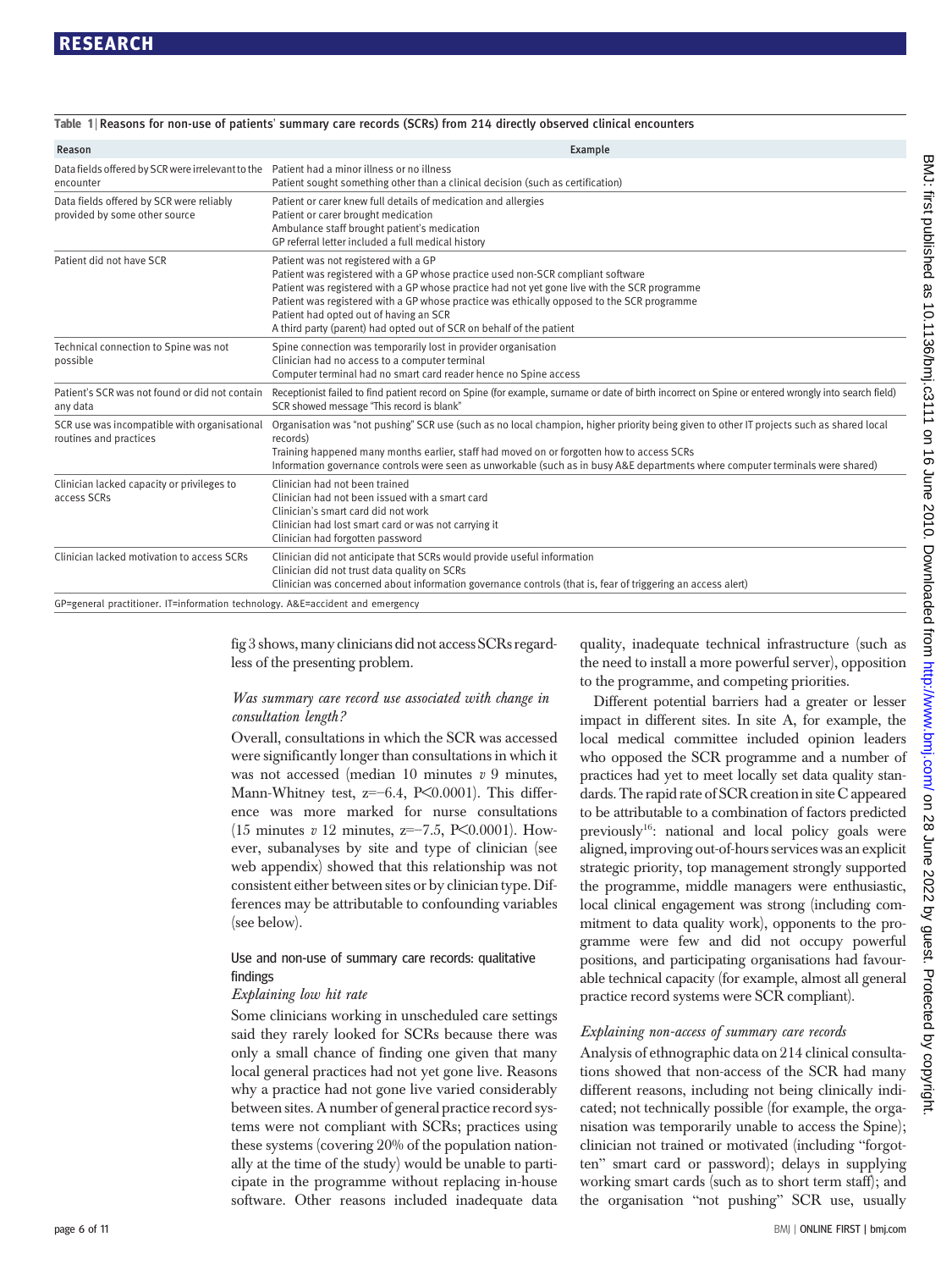#### Box 2: Examples of how small details made a big difference to actions and outcomes

Case FN22/#01—A hospital pharmacist is doing her rounds on an intermediate ward of newly admitted patients. This patient is a limited English speaker who seems confused. He has a plastic carrier bag by his bed containing some bottles of medication. The pharmacist asks if she may access his SCR, and the patient consents. However, the pharmacist decides not to do so, since the patient may not have understood the question and in this hospital an internal rule has been introduced that only doctors may use the emergency override option ("best interests of patient").

Although the pharmacist undoubtedly had a legitimate relationship with this patient, a number of key nuances combined to produce "non-access" of the SCR: both the need for further information and the patient's consent were equivocal, and the pharmacist was bound by local as well as national access constraints.

Case FN04/#42—A senior doctor in a busy accident and emergency department seeks to access the SCR of a patient who is bleeding. He finds one of three terminals (shared by about 20 clinicians) and asks the junior doctor who is using it to hurry up. Within seconds he has inserted his own smart card and is logging on. When he finds the patient's record, he remembers he has not asked the patient's consent but quickly selects "best interests of patient" on the grounds that the information he seeks (about anticoagulant medication) could be life saving.

Had this doctor not been confident to use the emergency override, he would have had to make a long journey back to the patient to ask consent (and lose his place in the queue for the terminal). The combination of seniority, confidence, technical skill, and a clear clinical need for the information combined to produce "access" rather than "nonaccess" in this case—although disappointingly the patient's record did not contain the information he sought.

Case FN06/#68—A nurse in a walk-in centre sees a patient with a headache. The nurse has her own consulting room. She has already logged on to the computer terminal with her smart card at the start of the session. The patient is not sure of her medication, and the nurse asks, "Do you mind if I look up your GP record?" The patient replies, "Please yourself," and the medication list is quickly found.

In this case, the physical and technical infrastructure of the walk-in centre (every clinician has a terminal) along with key characteristics of the clinician (experienced, trained, in possession of a working smart card) and the patient (fully conscious, not seriously unwell, confident in the clinician) combined to produce rapid, one-click access to the patient's SCR.

> because of a perception, correct or otherwise, that the hit rate would be low (table 1). In secondary care settings, non-adoption was further explained by lack of an integrated technical solution (that is, the clinician had to exit one piece of software and go into another to access an SCR) and by the temporal and spatial challenges of accessing computer terminals in real time (see examples in box 2).

> The partial abandonment of SCRs in site A (see fig 2) may have been partly due to a change of premises, during which some staff temporarily lost access privileges so that their smart cards ceased to work. Temporary reduction in access rate was also seen during periods when the proportion of locums and inexperienced staff was higher (such as Christmas and August).

### Benefits associated with summary care record use

We observed clinical consultations in which the SCR seemed to add value, especially when patients had been prescribed multiple medications and were unsure what these were (table 2). We observed no cases in which an SCR unequivocally made care safer, or in which absence of one seemed to make care unsafe. This seemed to be because doctors, nurses, and pharmacists tended to err on the side of caution and took additional safety measures if key data were not available. However, because the incidence of harm from medication errors appears to be low in relation to the number of prescriptions issued in the primary care setting <sup>34</sup> and the SCR was little used in any other setting, our findings do not exclude a significant positive impact on patient safety. When dealing with complex cases, clinicians sometimes found it stressful and challenging to make decisions in the absence of reliable data on medication and allergies and described the SCR as making such consultations "easier" even when it did not change management.

We encountered no examples of SCR use influencing onward referral (for example, preventing a hospital admission or ambulance call), nor of a patient without an SCR whose onward referral decision was likely to have been different had one been present. We found it impossible to assess whether patients were more satisfied when their SCR was accessed, because satisfaction was a function of the consultation as a whole, not of the presence or absence of a particular technology.

### Risks associated with summary care record use

We encountered examples of incomplete and inaccurate data on the SCR (table 2). However, we did not see any cases where this led to harm or risk of harm to the patient—precisely because clinicians did not view the SCR as the sole source of reliable data. Rather, they drew eclectically on multiple sources, including the patient, electronic and paper records, and their own observations and measurements. When these sources conflicted, they made a contextualised judgment about which data source was most trustworthy and the level of residual uncertainty in the case.

#### Explaining longer consultations with the summary care record

One possible confounding variable explaining this unexpected finding is that the SCR was more likely to be accessed for complex illnesses or when the patient had more than one complaint. Our qualitative data also showed that when information held on the SCR was poorly matched with the scope of practice of the clinician (such as a long medication list viewed by a nurse without senior level prescribing training), its use sometimes led to a time consuming attempt to make sense of the information viewed by consulting a formulary, asking a colleague, or questioning the patient.

## The socio-technical network

The SCR programme can be conceptualised as a complex, dynamic, and unstable socio-technical network with multiple interacting sub-networks (fig 1 and box 3). Individuals and organisations in the network represented four different institutional "worlds"—political, clinical, technical, and commercial. <sup>35</sup> The personal world of the patient formed a fifth perspective. In the political world, the programmes were an exercise in modernising the NHS by improving efficiency in the public sector and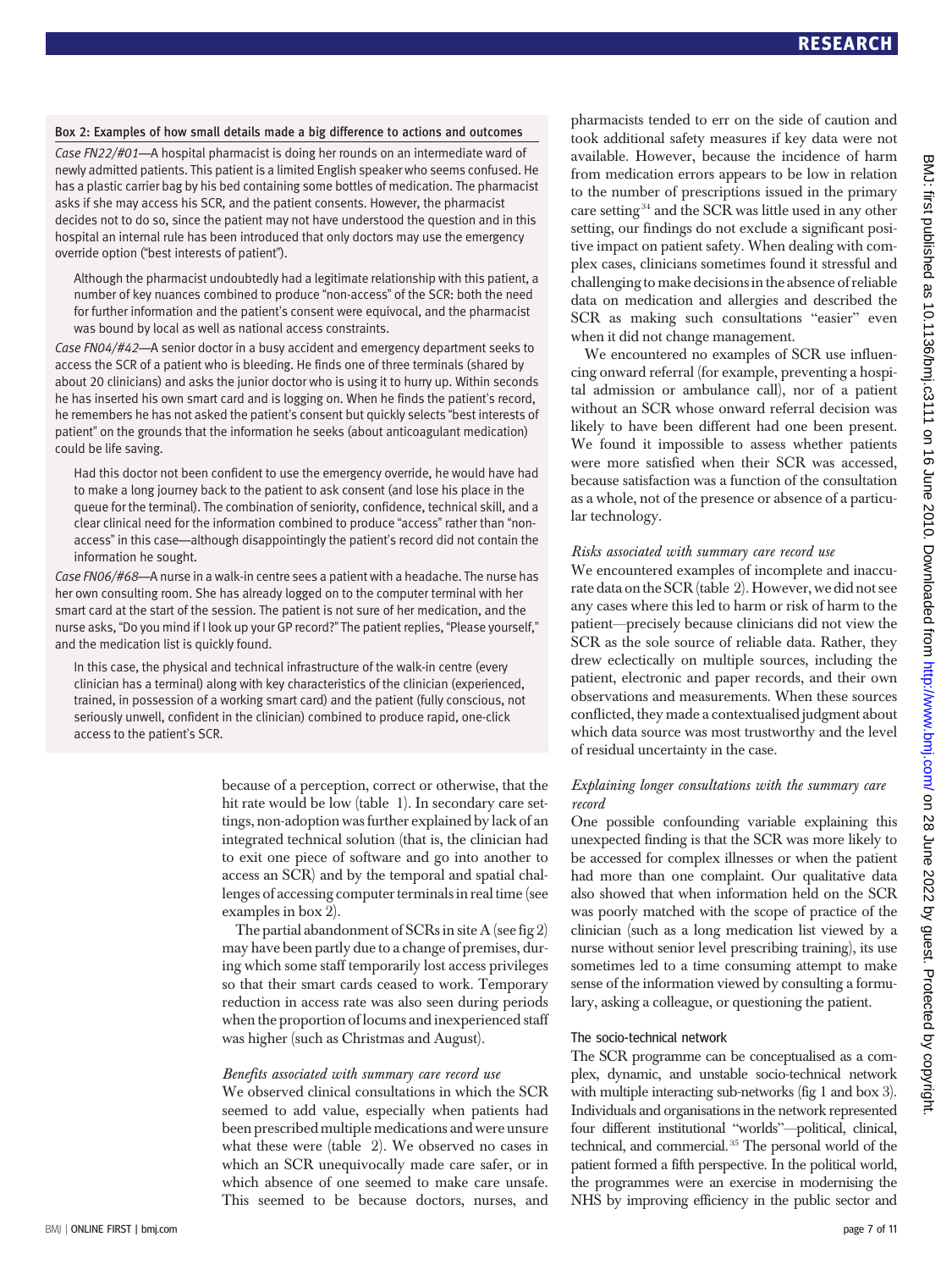| <b>Benefit or risk of SCR</b>                                                   | Specific examples                                                                                                                                                                                                                                                                                                                                                                                                                                                                                                                                                                                      |  |  |  |  |  |
|---------------------------------------------------------------------------------|--------------------------------------------------------------------------------------------------------------------------------------------------------------------------------------------------------------------------------------------------------------------------------------------------------------------------------------------------------------------------------------------------------------------------------------------------------------------------------------------------------------------------------------------------------------------------------------------------------|--|--|--|--|--|
| SCR seemed to support better quality care or increase clinician's confidence    |                                                                                                                                                                                                                                                                                                                                                                                                                                                                                                                                                                                                        |  |  |  |  |  |
| adverse reactions                                                               | Patient was unsure of medication, allergies, or FN03/#24-Patient with urinary symptoms had had four courses of antibiotics in previous 6 weeks. SCR was available and listed which<br>antibiotics had been given and when<br>FN04/01-Patient was unaware of adverse reaction to statin listed on SCR                                                                                                                                                                                                                                                                                                   |  |  |  |  |  |
| Patient was unable to communicate fully                                         | FN01/#05—Elderly patient newly admitted to hospital, spoke no English, and was confused. SCR provided current medication list which<br>informed management decision                                                                                                                                                                                                                                                                                                                                                                                                                                    |  |  |  |  |  |
| SCR data alerted clinician to wider aspects of<br>the case                      | FN29/#204-50 year old patient telephoned out-of-hours centre for what seemed to be a trivial request. Nurse viewed SCR and saw 12<br>current medications, some associated with serious illnesses, and was thus alerted that patient was sick, hence prioritised calling them back                                                                                                                                                                                                                                                                                                                      |  |  |  |  |  |
| SCR was unavailable but key data may have been provided had it been present     |                                                                                                                                                                                                                                                                                                                                                                                                                                                                                                                                                                                                        |  |  |  |  |  |
| Patient's account was possibly untrustworthy                                    | FN05/#55-Patient asked out-of-hours GP for sleeping tablets and claimed to be taking these regularly                                                                                                                                                                                                                                                                                                                                                                                                                                                                                                   |  |  |  |  |  |
| Patient was unsure of medication                                                | FN03/#35—Patient with dizziness thought she was taking "manoxady," perhaps meaning minoxidil<br>FN03/#50—Relative of patient with chest pain telephoned out-of-hours GP and talked of "a spray, God knows what's in it." GP could not<br>ascertain whether this was for asthma or angina<br>FN05/#59—Patient with glaucoma consulted out-of-hours GP because he had run out of eye drops. He knew the drug name but not the<br>strength, for which there were three possibilities                                                                                                                      |  |  |  |  |  |
| Patient was unable to communicate fully                                         | FN13/#126—Patient was brought into A&E department unconscious and unaccompanied, no other source of medication or allergies                                                                                                                                                                                                                                                                                                                                                                                                                                                                            |  |  |  |  |  |
| SCR seemed to be unhelpful or misleading                                        |                                                                                                                                                                                                                                                                                                                                                                                                                                                                                                                                                                                                        |  |  |  |  |  |
| SCR did not list patient's current medication                                   | Medication being taken but not listed on patient's SCR had been obtained from:<br>High street pharmacy (FN05/#64-Eye drops, but patient unsure which ones)<br>GP out-of-hours or walk-in centre (FN29/#201-Penicillin given to toddler)<br>Hospital outpatient clinic (FN07/#97—Triple therapy for helicobacter issued the day before)<br>Stockpiled supply of old medication (FN29/#206—Parent gave antibiotic to infant from old supply in fridge)<br>Relative's supply of drugs (FN12/#112-Suspected overdose of partner's tablets)<br>Abroad (FN16/#154—Opioid analgesics bought over the counter) |  |  |  |  |  |
| SCR listed "current medication" which patient<br>was not taking                 | FN29/#212-Eye drops had been stopped but still appeared as a current drug because they had not been actively moved to "past drugs"<br>FN56/#05-Asthma inhaler listed as "current," but patient had not picked up prescription                                                                                                                                                                                                                                                                                                                                                                          |  |  |  |  |  |
| Patient's allergies or adverse reactions not<br>listed on SCR                   | FN29/#210-Older patient with cystitis symptoms. SCR listed no allergies or adverse reactions, but patient was sure she was allergic to<br>"something beginning with 'amp'" and, on prompting, thought this was ampicillin                                                                                                                                                                                                                                                                                                                                                                              |  |  |  |  |  |
| SCR listed allergies or adverse reactions which<br>the patient may not have had | FN06/#65-SCR of patient born in 1932 listed adverse reaction to penicillin. Patient described being "ill for quite a while" after penicillin as<br>a small child. Penicillin was not widely used in UK until 1947 and adverse reactions to it tend to be short term, so this was more likely to<br>have been a reaction to sulphonamide which had been incorrectly coded as penicillin allergy on the GP record and this error subsequently<br>transferred to the SCR                                                                                                                                  |  |  |  |  |  |

Table 2 Examples of benefits and risks of patients' summary care records (SCRs) from a qualitative dataset of 214 directly observed clinical encounters

GP=general practitioner. IT=information technology

delivering measurable benefits to patients and taxpayers.<sup>2</sup> In the clinical world, they were an initiative to improve quality of care in an area (unscheduled care) where concerns had been raised about standards.<sup>28</sup> In the technical world, they were a software development project for use in cases characterised by unpredictability and a high degree of exceptionality. In the commercial world, many IT companies viewed them as high risk but potentially high revenue business contracts. In the personal world, the SCR was a potential encroachment (for good or ill) of the system into the patient's lifeworld. <sup>36</sup>

Differences in norms, values, priorities, expectations, and ways of working between these five worlds, and imperfect attempts to bridge these differences, accounted for much of the instability in the socio-technical network, and this in turn explained many of the challenges and frictions encountered as the collaborative tasks of design, implementation, governance, frontline use, and evaluation (box 3) were pursued.

Change agents who proved most pivotal in the programme held boundary roles between different organisations and sectors and managed to align—to some extent at least—the complex and competing institutional logics that characterised the network. They achieved this by engaging actively in what has been called "translation,"<sup>37</sup> which involves four stages—problem construction (defining a problem for which the

SCR offered a solution), selling the idea (getting others to accept this problem-solution link), enrolment (defining key roles and practices in the socio-technical network), and mobilisation (engaging people in fulfilling the roles, undertaking the practices, and linking with others in the network).

The PRINCE 2 approach to project management (www.prince2.com/) adopted by Connecting for Health, strategic health authorities, and some primary care trusts—in which explicit goals and milestones are systematically defined, pursued, and signed off appeared to be an efficient business tool for managing the parts of the programme that could be controlled, isolated into discrete work packages, and "managed" in the conventional sense of the word. But it seemed that the sheer complexity of the socio-technical network and its embeddedness in wider institutional structures, some heavily contested, limited the impact of this change model in critical parts of the programme.

At the micro level, frontline staff from different "worlds" brought different beliefs, values, motives, and meaning-systems to their organisational roles ("normative" influences). Their actions were also shaped and constrained by such things as job descriptions, access privileges, and the functionality and limitations of technologies ("causal" influences). Relatively small differences in normative and causal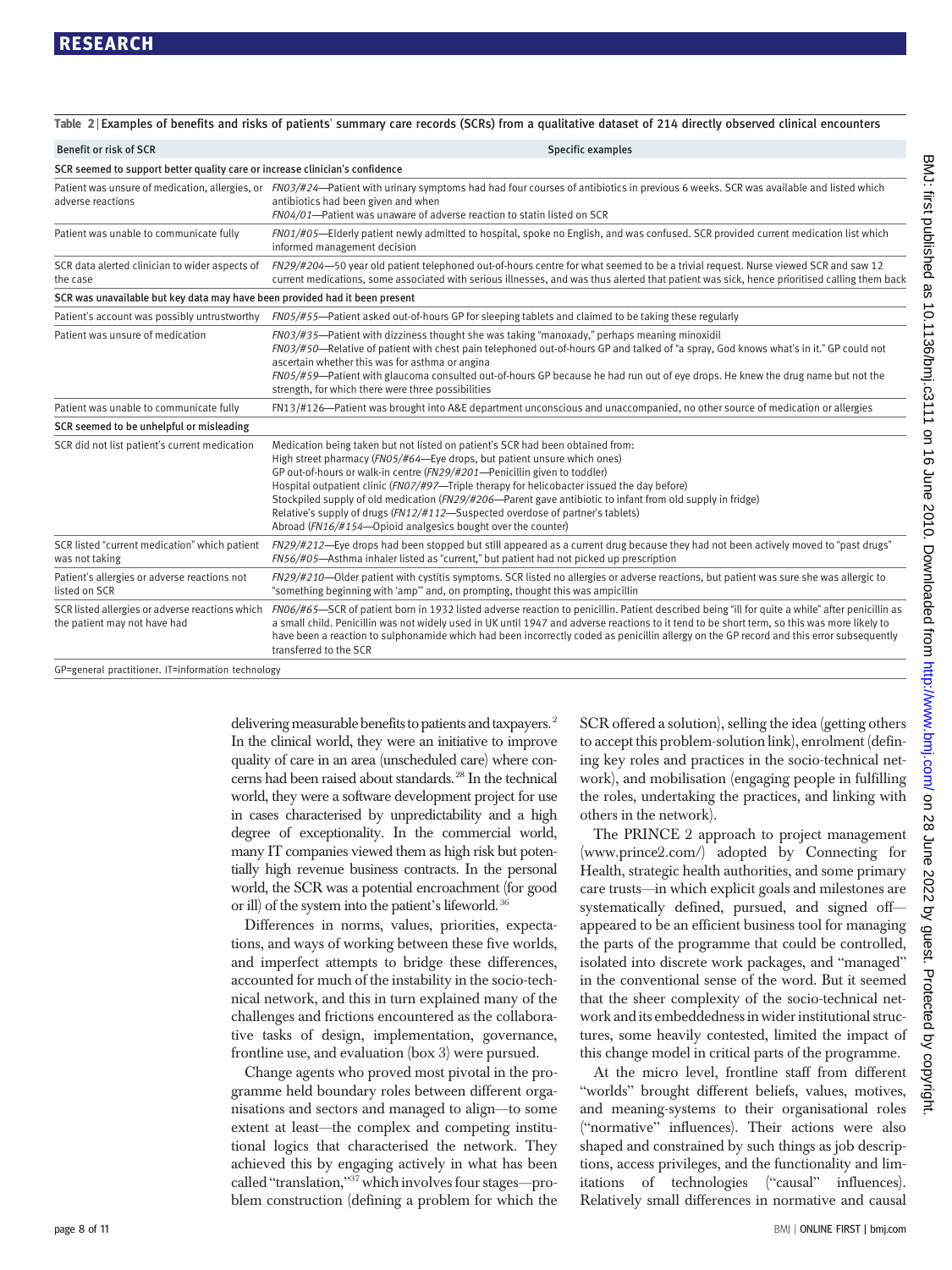#### Box 3: The socio-technical network for the summary care record programme

#### Five interacting sub-networks were evident:

#### 1. The design network

- Policy makers
- Professional advisers
- Software developers (based variously in Connecting for Health, commercial IT companies, and academic institutions)
- A large, complex, and evolving technical infrastructure

#### 2. The implementation network

- Civil servants
- National and local managers
- Clinical leads
- Suppliers
- Trainers
- Frontline NHS staff
- Individuals and groups who sought to "resist" implementation in different sectors
- Patient organisations and other groups who encouraged implementation from the user perspective

#### 3. The governance network

- Professional, legal, and regulatory bodies (such as the Information Commission)
- Technical security features and the Connecting for Health staff who designed and built them
- Security testing contractors
- Business processes, tools, and systems that supported information governance activity
- Individuals such as Caldicott Guardians and privacy officers
- 4. The frontline user network
- NHS clinicians
- Local administrators and call handlers
- "Front end" software linking local systems to the SCR infrastructure
- Terminals and smart card readers
- Patients who were consulted on access to their record

#### 5. The evaluation network

- Policy makers and business managers who constructed the "benefits realisation" case
- Teams and systems involved in in-house monitoring
- Official bodies such as the Public Accounts Committee
- Lobbyists (including the press) who made claims and counter claims about the justification and progress of the programme
- Communications staff and systems within Connecting for Health
- Our own evaluation team and governance structures, including the Connecting for Health Evaluation Programme

influences on individuals sometimes explained wide variations in actions and outcomes (see examples in box 2). Inbuilt in the SCR were assumptions about individual behaviour and the culture and work practices of NHS organisations—for example, that fear of surveillance would not deter staff from accessing them and that general practice staff would enter key data in coded fields on the local records from which they were created. Mismatches between these inscribed assumptions and the reality of clinical work explained much of the non-adoption, partial adoption, and abandonment of these technologies at the level of the individual user.

#### **DISCUSSION**

This evaluation has shown that some progress has been made in introducing shared electronic summary records in England and that some benefits have occurred. However, significant social and technical barriers to the widespread adoption and use of such records remain, and their benefits to date appear more subtle and contingent than early policy documents predicted.

The largest single factor explaining non-use of the SCR at the clinical frontline was the identity of the clinician. As previous researchers have found, "most CIS [computerised information systems] implementations fail because, despite high investments in terms of both time and financial resources, physicians simply do not use them."<sup>38</sup> The finding that many out-of-hours clinicians do not access SCRs even when these are available with "one-click" access suggests that potential safety benefits (such as in preventing medication errors) may fail to accrue. Coiera has argued that e-health initiatives may focus too much on electronic records and too little on associated functionality such as automated alerts, though the extent to which this potential solution would overcome the problem of non-adoption by clinicians in practice is speculative.<sup>39</sup>

A key strength of this study was the use of a new theoretical and methodological approach, derived from a systematic literature review of electronic record research that deliberately went beyond the biomedical literature and embraced sociology, computer supported cooperative work, and empirical philosophy.<sup>40</sup> This enabled us to combine qualitative and quantitative techniques to highlight the competing conceptualisations and complex interdependencies of the SCR programme and to bring into frame numerous social, technical, ethical, and political explanations for why particular goals and milestones set by policy makers and implementation teams were or were not reached.

The main limitation of the study is perhaps the extent to which this approach will be viewed as valid by the e-health community. Our analysis of the programme in context was based on a widely accepted methodological standard in information systems research.19 However, this standard is not accepted by some healthcare information systems researchers, who define robustness in terms of experimental or quasiexperimental studies of the "deployment" of a technology and its "impact" on predefined outcomes.<sup>41</sup> The profound epistemological differences and lack of dialogue between healthcare information systems research (led largely by doctors with an interest in information technology) and mainstream information systems research (led by interdisciplinary teams of organisational sociologists, computer scientists, and political scientists) have been highlighted previously.40 42 The findings reported here will not resolve these differences but may promote a long overdue debate on the applicability of the epidemiological hierarchy of evidence to studies of complex change in health care.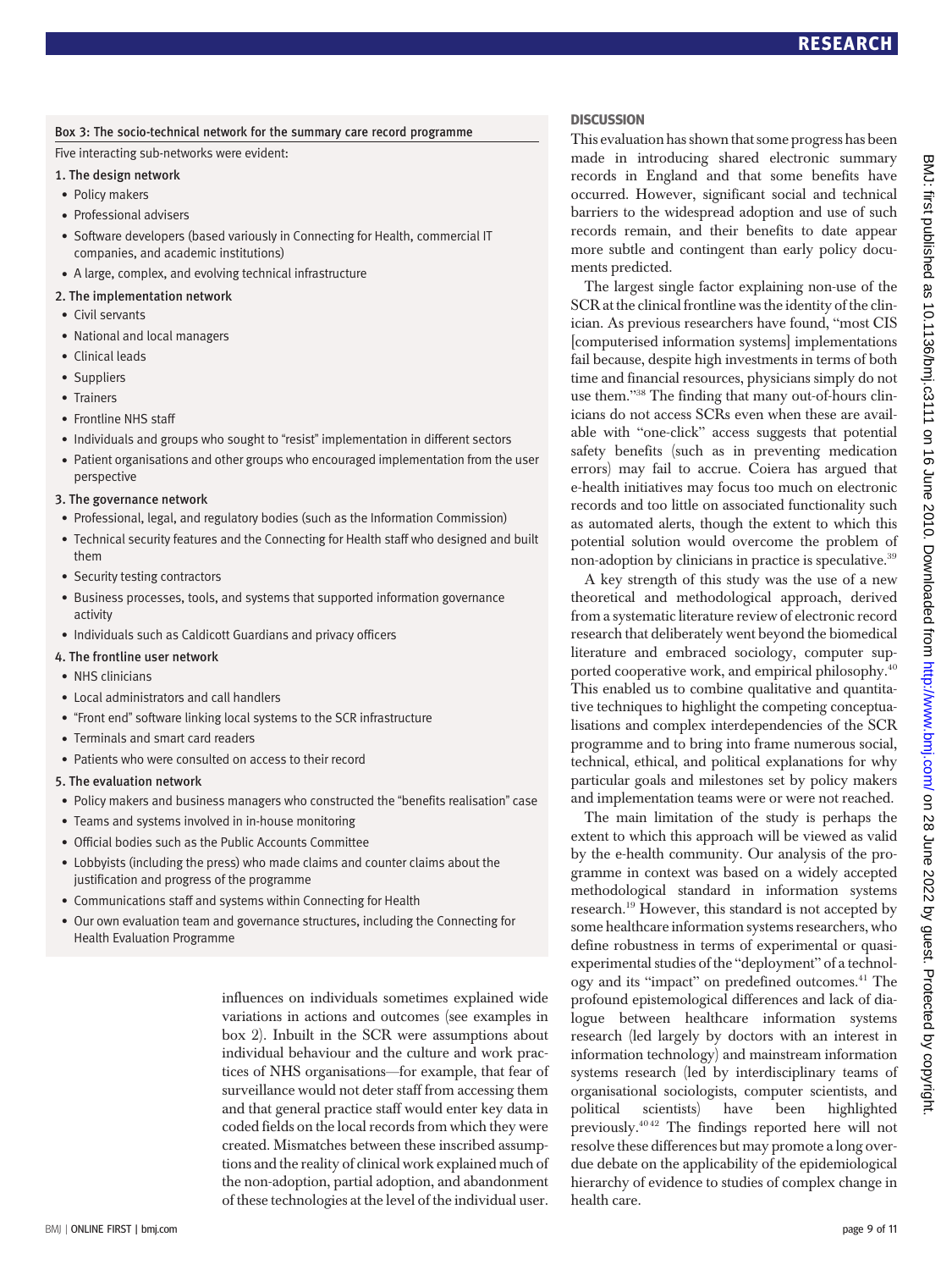Policy makers, clinicians, and citizens in many countries hope that shared electronic records will improve quality, safety, and efficiency of health care by making key information accessible across multiple care settings

No country with a population above 5 million has successfully introduced a nationally shared electronic patient record

In 2007, the English Department of Health began a programme to introduce the nationally shared summary care record (SCR), intended primarily for use in emergency and unscheduled care

WHAT THIS STUDY ADDS Between 2007 and 2010, the SCR programme met numerous challenges, both social and technical, and was characterised by high implementation workload and complex interdependencies

When SCRs were available in unscheduled primary care settings, some clinicians accessed and used them some of the time

Benefits associated with use of SCRs were more subtle and contingent than early policy documents had predicted

Technical and operational aspects of the programme could not be meaningfully isolated from subjective and contextual issues such as what the introduction of the SCR meant politically, professionally, practically, and personally

> Examples of apparently successful national programmes to share records between primary and secondary care exist in Scotland, New Zealand, and Denmark.43-50 In Denmark, for example, all the country's general practices, hospitals, pharmacies, and laboratories are linked via a single national network, and electronic transfer of prescriptions, laboratory results, letters, and emails is the norm, though (perhaps significantly) there is no centrally held record. These national schemes differ in some fundamental technical features, but all report similar critical success factors: a pace of progress commensurate with levels of engagement and tension for change; early and frequent dialogue between key stakeholders to develop a culture of collaboration; systematic attention (such as via focus groups or discussion networks) to potentially contentious issues; strong peer influence (such as through clinical user groups); careful alignment of incentives for both individuals and organisations; transparency in monitoring and evaluation; and balancing central and local leadership. These key influences are reflected in three recent systematic reviews on implementing electronic record programmes more generally.<sup>405152</sup>

> The scale and scope of the SCR programme inevitably increased its complexity. Because the socio-technical network is heterogeneous and potentially unstable, alignments between stakeholders must be actively built and creatively managed—a task that gets exponentially more difficult as the network gets bigger.<sup>53</sup> An industry report on the Danish shared record scheme recommended focusing on a simple, basic design and concluded that "increasing the level of complexity does not bring a corresponding increase in benefits."<sup>50</sup> The three countries whose shared record systems are the most advanced all have populations

of around 5 million, though it is not known whether this figure is a critical ceiling or a coincidence.

The findings of this evaluation suggest that large scale, centrally driven models for innovation in healthcare IT systems are—perhaps inevitably—associated with multiple competing perspectives, complex interdependencies, inherent tensions, and high implementation workload. Information system development is sometimes depicted in terms of a tension between the "cathedral" model (large scale, top down, highly standardised) and the "bazaar" model (organic, laissezfaire, bottom up).<sup>54</sup> The former are more readily standardised and controlled but are typically complex, expensive to implement, and inflexible. The latter risk inconsistent quality control and limited interoperability. A third option, "middle out"—whose defining feature is collaboration between government, industry, and clinicians to create an evolving set of standards and promote dialogue across sectors—has been proposed as a potential way forward for the National Programme for IT.<sup>54</sup> Such an approach would require a fundamentally different change model and changes to the nature of relationships between the state, commercial suppliers, clinicians, and service users, but could potentially build fruitfully on work done in the SCR programme to date.

This evaluation would not have been possible without the cooperation of a number of people and organisations. Patients and staff in the various field sites allowed us access to their work and experiences, gave freely of their time, and engaged with our desire to gain an honest, richly informed account of events. Adastra provided a large quantitative dataset and background information which allowed us to undertake an independent analysis. The evaluation benefited from the Summary Care Record Independent Evaluation (SCRIE) External Advisory Group, chaired by lay member Jenni Bowley, which served as a diverse, critical, and questioning audience for our emerging findings. Members (listed in full elsewhere<sup>14</sup>) included representatives from patient groups, academic institutions, professional organisations, and Connecting for Health. The study was part of the Connecting for Health Evaluation Programme coordinated by Richard Lilford's team at the University of Birmingham. Academic colleagues too numerous to list provided feedback and guidance throughout the study.

Contributors: TG designed the study, led the development of the theoretical and methodological approach, helped with data collection, led the qualitative data analysis, drafted the paper, and is responsible for the integrity of the work. She is the guarantor. KS and TB led the qualitative data collection and helped with analysing the data and writing and revising the paper. HWWP led the quantitative data analysis and helped write and revise the paper. EB provided technical input to the study and helped write and revise the paper. JR helped develop the theoretical and methodological approach and provided expertise in evaluation methodology. Rob Stones from University of Essex provided theoretical and methodological advice. Deborah Swinglehurst assisted with data collection and analysis. Enrico Coiera, Mike Pringle, and Ole Hanseth reviewed an earlier draft of the paper and added additional insights and references.

Funding: The independent evaluation of the summary care record programme was funded by a research grant from the UK National Institute of Health Research (ref CFHEP002 and 007). The Medical Research Council funded a parallel research study ("healthcare electronic records in organisations," ref 07/133) by our team in which the SCR formed one case example. The analysis presented in this paper draws on both those studies. University College London (UCL) held the research grants; the empirical work was undertaken while all authors were employed at UCL. Queen Mary University of London (QMUL) funded the salary of TG during the writing-up phase.

Independence from sponsors: All aspects of the study (including design; collection, analysis, and interpretation of data; writing of the report; and decision to publish) were led by the authors. Sponsors, along with other